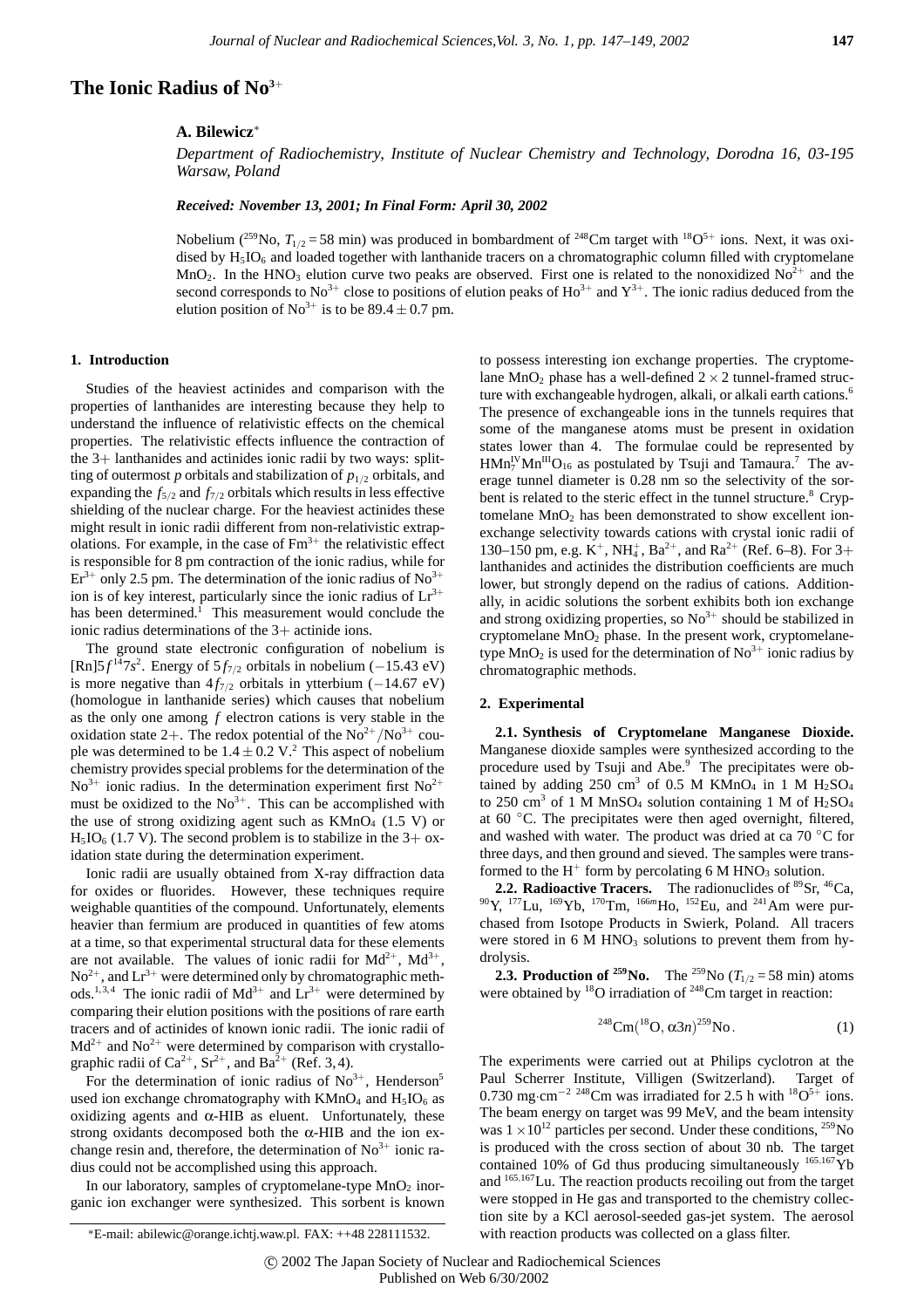

Figure 1. Dependence of logarithm of distribution coefficient on reciprocal crystal ionic radius for lanthanides, yttrium, and americium.

**2.4. Chromatographic Procedure.** A small glass column  $(3 \text{ mm} \times 5 \text{ cm})$  was filled with 0.5 g cryptomelane MnO<sub>2</sub> (0.01–  $0.05$  mm) and preconditioned with solution of  $HNO<sub>3</sub>$ . The lanthanides and americium tracers were dissolved in  $0.5$  M HNO<sub>3</sub>, evaporated, and dissolved in 20  $\mu$ L of 0.5 M HNO<sub>3</sub> and 0.05 M  $H<sub>5</sub>IO<sub>6</sub>$ . Next, the solution was placed on the top of the column. The radionuclides were subsequently eluted from the column with 0.5 M HNO<sub>3</sub> solution at a flow rate of 0.1 cm<sup>3</sup>min<sup>-1</sup>. Drop fractions from the column were collected and measured by γ spectrometry or by liquid scintillation counting  $(^{46}Ca, ^{90}Y)$ .

The same chromatographic procedure was used in nobelium experiments. The aerosol, together with the reaction products, was dissolved in 2 cm<sup>3</sup> of 0.5 M HNO<sub>3</sub>, evaporated, and dissolved in 20  $\mu$ L of 0.5 M HNO<sub>3</sub> and 0.05 M H<sub>5</sub>IO<sub>6</sub>. The drops from the column were collected on stainless steel disc and evaporated on a hot plate. After evaporation the samples were inserted into the detector array for  $\alpha$  spectroscopy, consisting 6 Si(Au)-surface barrier detectors, for 2.5 h measurement. The  $\alpha$  events, together with the detector numbers and the associated time, were recorded. Spontaneous fission events were also recorded. Before α measurement the γ activity was measured by Ge(Li) detector for 1 min. The whole procedure, from the end of bombardment until the start of  $\alpha$  spectroscopy, lasted about 40 min. The distribution coefficient  $(K_d)$  between two phases in



**Figure 2.** Alpha particle spectrum of the elution fractions containing 259No.



Figure 3. Sum of the elution curves from the experiments where <sup>259</sup>No was detected.

chromatographic system is defined as:

$$
K_d = \frac{V_m - V_f}{V_s} \tag{2}
$$

where  $V_m$  and  $V_s$  are the volumes of the mobile and the stationary phase, respectively, and  $V_f$  is the free column volume.

#### **3. Results**

The selectivity for the cations on cryptomelane  $MnO<sub>2</sub>$ strongly depends on the ionic radii of the exchanged cations. Because the diameter of the tunnel in the  $MnO<sub>2</sub>$  phase (280 pm) is similar to diameters of the metal cations, the selectivity of the sorbent is associated with the steric effect. The hydrated 3+ metal cations with diameter much larger than 280 pm must be dehydrated before entering the ion exchange phase. Therefore, the selectivity of the cyptomelane  $MnO<sub>2</sub>$  depends linearly on free energy of hydration, $10$  which is also linearly related to the reciprocal of crystal ionic radius. The linearity of  $\log K_d$  on ionic radii for  $f$  electron cations was also found by Tsuji et al.<sup>11</sup> There are numerous data for ionic radii of the cations. The values commonly used are Shannon radii.<sup>12</sup> In case of heaviest actinides  $(Es^{3+}, Fm^{3+}, Md^{3+}, and Lr^{3+})$  all available experimental ionic radii are given in the Templeton and Dauben<sup>13</sup> scale. In order to allow comparison we also used the Templeton and Dauben scale to present the ionic radii of the lanthanides and actinides cations studied. As mentioned earlier<sup>1</sup> it is known that the coordination number (CN) for the heavy trivalent lanthanides and actinides is 8. Although there is no experimental data on the CN of  $Md^{3+}$ ,  $No^{3+}$ , and  $Lr^{3+}$ , it is assumed that CN is also 8. Then, the  $\log K_d$  vs.  $(1/r)$  should be linear for the respective cations. A plot of  $\log K_d$  versus reciprocal crystal ionic radius for lanthanides, yttrium, and americium is shown in Figure 1. There is a good linear correlation for all the cations studied. The chromatographic columns calibrated previously for lanthanides tracers were used in experiments with nobelium. We performed 11 accumulation and chromatographic cycles during which we observed the decay of 22 atoms of  $259$ No. In Figure 2, the sum α spectra of all No fractions obtained in the elution processes are given. The analysis of <sup>259</sup>No  $\alpha$  spectra is difficult since its  $\alpha$  branch consists of five lines covering the energy range from 7.455 to 7.685 MeV.<sup>14</sup> The possible interference is only from  $^{250}$ Fm (7.390 and 7.430 MeV). Other possible interfering nuclides decayed within experimental time (40 min). Taking into account the FWHM of the  $\alpha$  spectra (25 keV) and the possible interference at 7.430 MeV, the events in the range 7.460– 7.690 MeV were considered. From the γ-spectroscopy measurement the elution positions of <sup>165</sup>*,*167Yb and <sup>165</sup>*,*167Lu, produced in the  $n \text{at } G d + {}^{18}O$  reaction, were obtained to make sure that the column behaved as in the calibration runs, and to give markers in the elution so that all elutions could be compared on the same basis. During synthesis of  $^{259}$ No also Fm, Es, and Cf nuclides were produced as transfer products. In collected fractions maximum of <sup>250</sup>Cf activity was found near  $Eu^{3+}$  fraction and <sup>255</sup>Fm